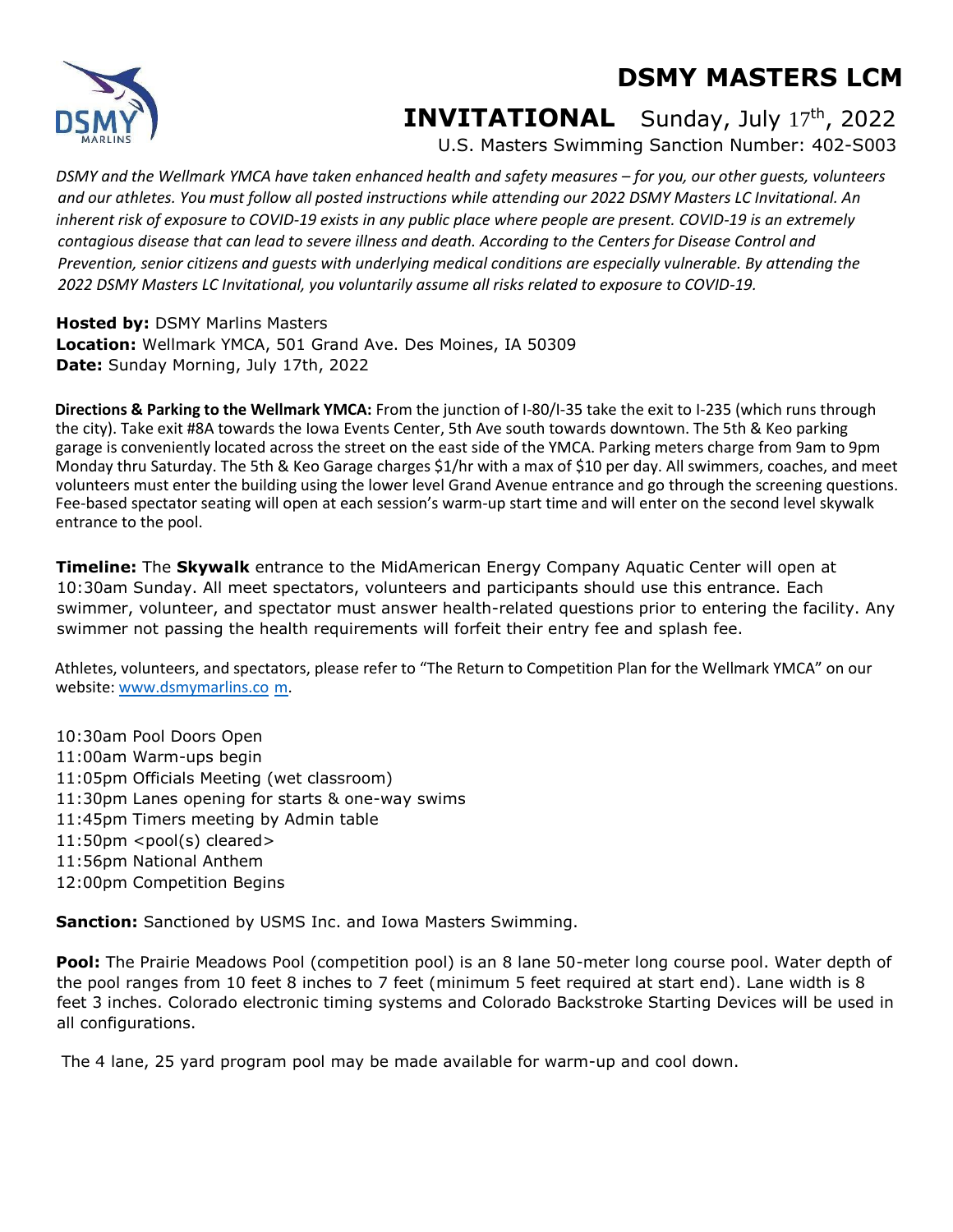The competition course has been certified in accordance with Rule 104.2.2C(4) of USA Swimming Rules and Regulations. A copy of the certification is on file with USA Swimming.

**Warm-ups:** Under COVID protocols, only 250 swimmers entered in the meet, there will be multiple warmup sessions with no more 10 swimmers per lane are allowed during warm-ups. If there are more than than 90 swimmers per session. The meet host will determine, and then notify, the contact for each team as to which session they will be assigned.

**Awards:** No Awards will be presented at this meet. No relays will be held. Individual events only.

**Team:** Generally your "team" is the city or town where you live. See "team definition" below.

**Rules:** 2022 USMS rules prevail. Individual competition is age groups, 18-24, 25-29, 30-34, 35-39, etc. , Since this is a long course meters meet, your age group is determined by your age as of December 31, 2022.

**Event Limit:** Swimmers may enter a maximum of four (4) individual events.

**Cost:**  $$24.00$  entry fee  $+1.00$  splash fee =  $$25.00$ . (A late fee of  $$10.00$  will be added to all entries not received by July 12, 2022) Make check payable to Greater Des Moines YMCA. The splash fee is for the promotion of Masters Swimming in Iowa.

**Entry Deadline: Tuesday, July 12, 2022.** After this date, deck entries will be accepted, but will be assessed a \$10.00 late fee. We do want to encourage all entries including deck entries. However, late entries must be received by 12:15 p.m. on the day of the meet.

A minimum of 40 swimmers are needed to host the meet. If the number of swimmers is less than 40 at the early entry deadline, the meet will be canceled, and all entry fees will be returned.

**Late Entries: Fee is** \$35.00. Make checks payable to Greater Des Moines YMCA. Checks are preferred but cash is accepted. Swimmers with late entries be sure to have your entry sheet completely filled out. .

The distance events will be deck-seeded. We will ask all distance swimmers to check in at the computer table to confirm their entry in the event.

**Seed Times:** Submit latest times for 50-meter course. Enter "NT" for no time.

**Eligibility:** Open to all swimmers with current U.S. Masters swimming memberships.

**USMS Registration:** REQUIRED! It is strongly recommended that you complete your 2022 USMS registration prior to entering the meet. You may do so at usms.org Please attach a photo copy of your 2022 USMS card with entry form and check.

**Scratches:** Swimmers not reporting for events will be scratched. No refunds.

**Meet Director:** James Lawson james.lawson@dmymca.org 515-229-0677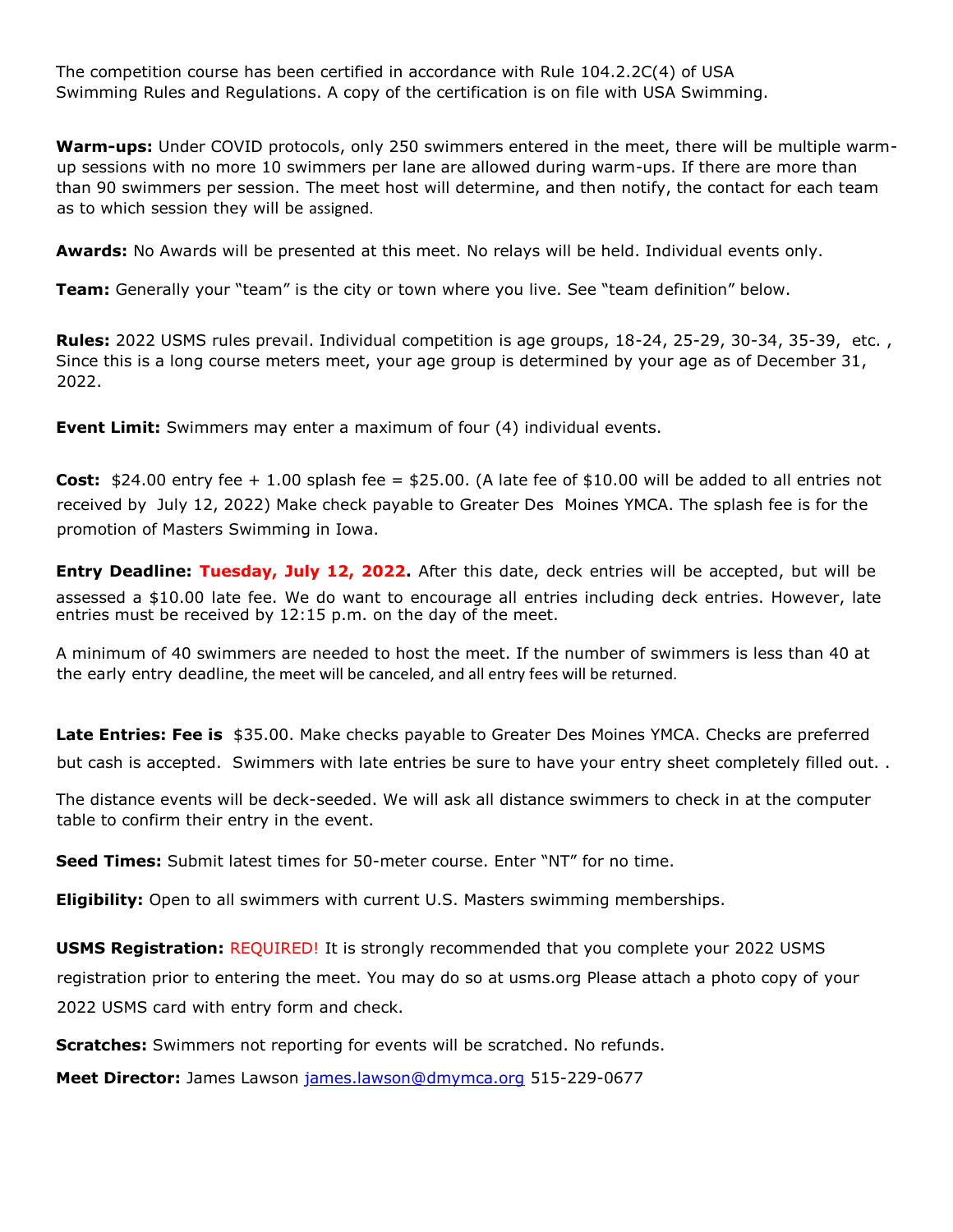**Meet Referee:** John Van Meter john.vanmeter@dmymca.org 515-471-8560

**Safety Director:** Ann Peterson ann.peterson@dmymca.org 515-471-8546

**Mail entries and check to:** Wellmark YMCA (checks payable to: G*reater Des Moines YMCA*)

Attn: John Van Meter

 501 Grand Avenue Des Moines, IA 50309

ENTRIES WILL NOT BE PROCESSED UNLESS THEY ARE ACCOMPANIED BY A CHECK. PLEASE MAKE SURE THAT ALL ENTRIES ARE WRITTEN LEGIBLY. ANY ENTRIES THAT CANNOT BE READ WILL BE DISCARDED AND RETURNED TO SENDER.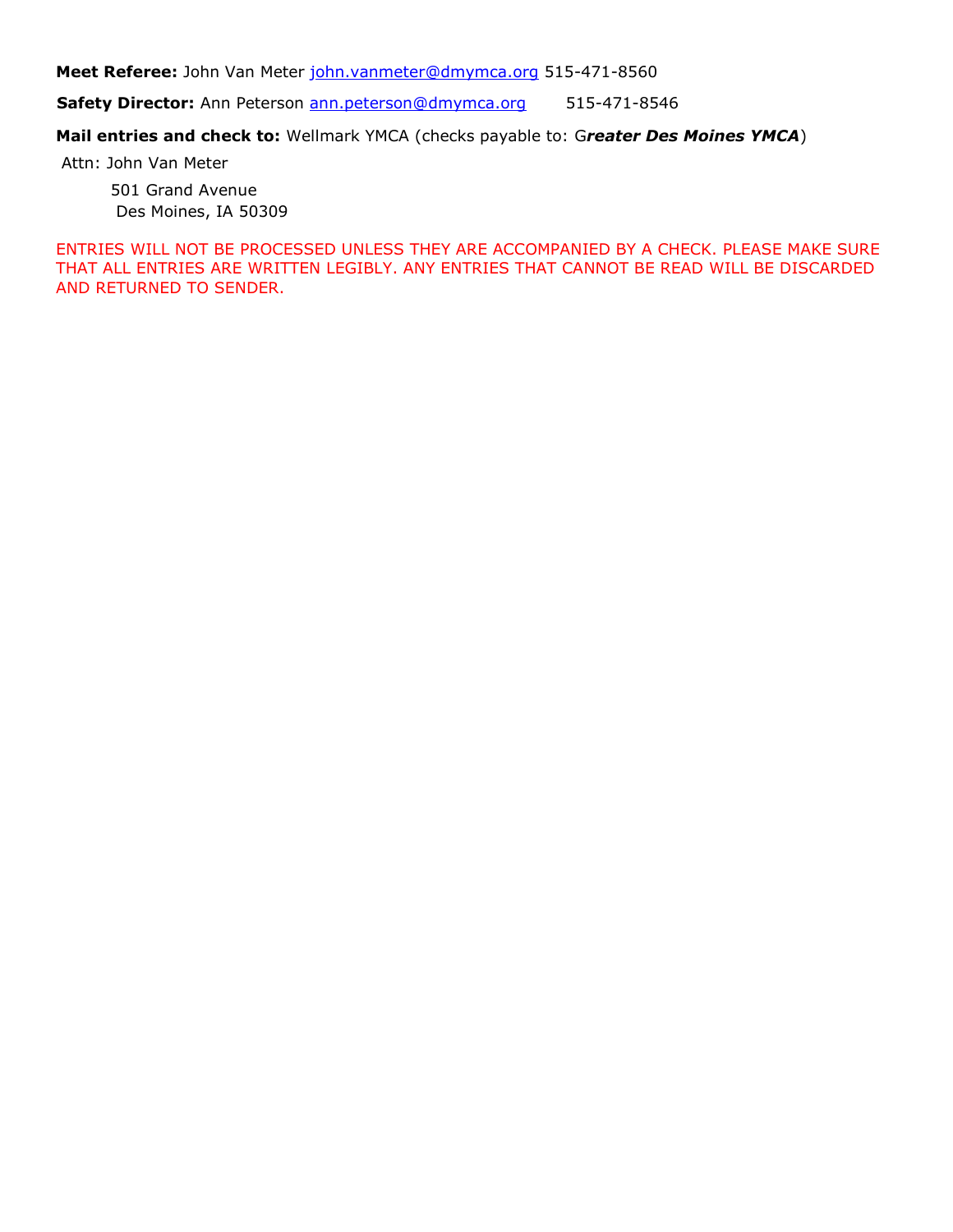## **OFFICIAL ENTRY FORM 2022 DSMY MASTERS LONG COURSE INVITATIONAL**

Prairie Meadows Pool at the MidAmerican Energy Company Aquatic Center Wellmark YMCA, 501 Grand Avenue, Des Moines, Iowa 50309 Sunday, July 17, 2022 Sanctioned by: USMS, Inc. and Iowa Masters Swimming.

Sanction Number: 402-S003

| <b>Money enclosed:</b> Meet entry and splash fee: \$25.00 (before July 12, 2022)<br>Late entry and splash fee: \$35.00 (on/after July 12) |                               |                                |                                  |  |  |
|-------------------------------------------------------------------------------------------------------------------------------------------|-------------------------------|--------------------------------|----------------------------------|--|--|
| <b>Mail form to:</b><br><b>Wellmark YMCA</b><br>Attn: John Van Meter<br>501 Grand Ave<br>Des Moines, IA 50309                             |                               |                                |                                  |  |  |
| Total enclosed \$______ (checks payable to: Greater Des Moines YMCA)                                                                      |                               |                                |                                  |  |  |
| <b>EVENTS</b> (please circle event number and enter seed time) limit of 4 individual events:<br>1. Women's 50 Free ___________            |                               |                                | 15. Women's 100 Back ___________ |  |  |
| 2. Men's 50 Free                                                                                                                          | 16. Men's 100 Back __________ |                                |                                  |  |  |
| 3. Women's 50 Breast                                                                                                                      | 17. Women's 100 Breast        |                                |                                  |  |  |
|                                                                                                                                           |                               |                                | 18. Men's 100 Breast ___________ |  |  |
| 4. Men's 50 Breast ____________                                                                                                           |                               |                                | 19. Women's 200 Free ___________ |  |  |
| 5. Women's 50 Fly ___________<br>6. Men's 50 Fly ____________                                                                             |                               |                                |                                  |  |  |
| 7. Women's 50 Back ___________                                                                                                            |                               | <10 Minute Break> --           |                                  |  |  |
| 8. Men's 50 Back ____________                                                                                                             |                               | 21. Women's 400 IM __________  |                                  |  |  |
| 9. Women's 100 Free<br>________________10. Men's 100 Free                                                                                 |                               |                                | 22. Men's 400 IM                 |  |  |
|                                                                                                                                           |                               | 23. Women's 400 Free _________ |                                  |  |  |
| --<10 Minute<br><b>Break&gt;--</b>                                                                                                        |                               |                                | 24. Men's 400 Free __________    |  |  |
| 11. Women's 200 IM __________                                                                                                             |                               | 25. Women's 1500 Free          |                                  |  |  |
| 12. Men's 200 IM ___________                                                                                                              |                               | 26. Men's 1500 Free            |                                  |  |  |
| 13. Women's 100 Fly ___________<br>14. Men's 100 Fly ___________                                                                          |                               |                                |                                  |  |  |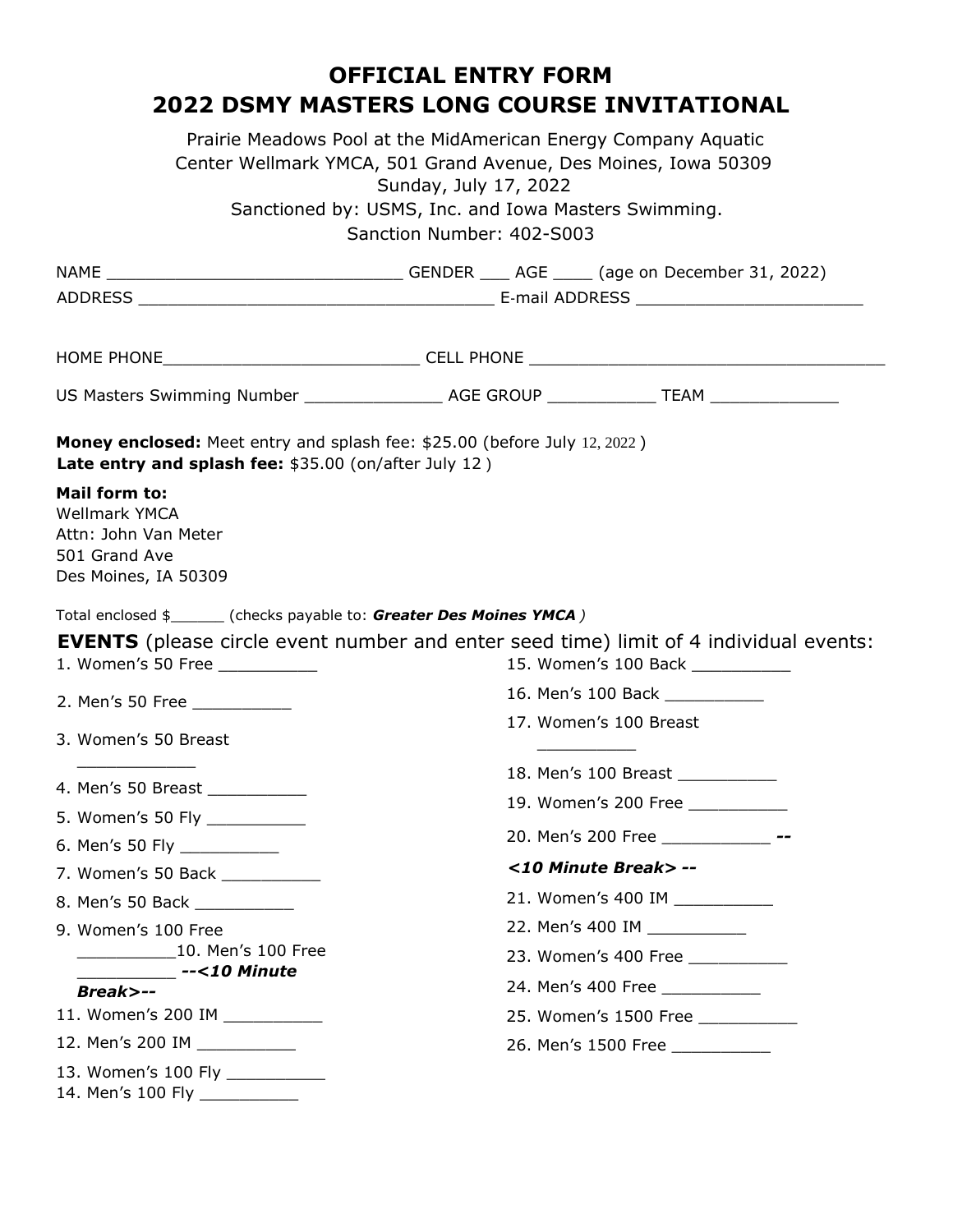

## **PARTICIPANT WAIVER AND RELEASE OF LIABILITY, ASSUMPTION OF RISK AND INDEMNITY AGREEMENT**

For and in consideration of United States Masters Swimming, Inc. ("USMS") allowing me, the undersigned, to participate in any USMS sanctioned or approved activity, including swimming camps, clinics, and exhibitions; learn-to-swim programs; swimming tryouts; fitness and training programs (including dryland training); swim practices and workouts (for both pool and open water); pool meets; open water competitions; local, regional, and national competitions and championships (both pool and open water); and related activities ("Event" or "Events"); I, for myself, and on behalf of my spouse, children, heirs and next of kin, and any legal and personal representatives, executors, administrators, successors, and assigns, hereby agree to and make the following contractual representations pursuant to this Waiver and Release of Liability, Assumption of Risk and Indemnity Agreement (the "Agreement");

- 1. I hereby certify and represent that (i) I am in good health and in proper physical condition to participate in the Events; and (ii) I have not been advised of any medical conditions that would impair my ability to safely participate in the Events **.** I agree that it is my sole responsibility to determine whether I am sufficiently fit and healthy enough to participate in the Events.
- 2. I acknowledge the inherent risks associated with the sport of swimming. I understand that my participation involves risks and dangers, which include, without limitation, the potential for serious bodily injury, sickness and disease, permanent disability, paralysis and death (from drowning or other causes); loss of or damage to personal property and equipment; exposure to extreme conditions and circumstances; accidents involving other participants, event staff, volunteers or spectators; contact or collision with natural or manmade objects; dangers arising from adverse weather conditions; imperfect water conditions; water and surface hazards; facility issues; equipment failure; inadequate safety measures; participants of varying skill levels; situations beyond the immediate control of the Event organizers; and other undefined, not readily foreseeable and presently unknown risks and dangers ("Risks"). I understand that these Risks may be caused in whole or in part by my own actions or inactions, the actions or inactions of others participating in the Events, or the negligent acts or omissions of the Released Parties defined below, and I hereby expressly assume all such Risks and responsibility for any damages, liabilities, losses or expenses that I incur as a result of my participation in any Events.
- 3. I agree to be familiar with and to abide by the Rules and Regulations established by USMS, including any safety regulations. I accept

sole responsibility for my own conduct and actions while participating in the Events.

- 4. I hereby Release, Waive and Covenant Not to Sue, and further agree to Indemnify, Defend and Hold Harmless the following parties: USMS, its members, clubs, workout groups, event hosts, employees, and volunteers (including, but not limited to, event directors, coaches, officials, judges, timers, safety marshals, lifeguards, and support boat owners and operators); the USMS Swimming Saves Lives Foundation; USMS Local Masters Swimming Committees (LMSCs); the Event organizers and promoters, sponsors and advertisers; pool facility, lake and property owners or operators hosting the Events; law enforcement agencies and other public entities providing support for the Events; and each of their respective parent, subsidiary and affiliated companies, officers, directors, partners, shareholders, members, agents, employees, and volunteers (individually and collectively **,** the "Released Parties **"** ) , with respect to any liability, claim(s), demand(s), cause(s) of action, damage(s), loss or expense (including court costs and reasonable attorneys' fees) of any kind or nature ("Liability") which may arise out of, result from, or relate in any way to my participation in the Events, including claims for Liability caused in whole or in part by the negligent acts or omissions of the Released Parties.
- 5. I further agree that if, despite this Agreement, I, or anyone on my behalf, makes a claim for Liability against any of the Released Parties, I will indemnify, defend and hold harmless each of the Released Parties from any such Liabilities which any may be incurred as the result of such claim.

I hereby warrant that I am of legal age and competent to enter into this Agreement, that I have read this Agreement carefully, understand its terms and conditions, acknowledge that I will be giving up substantial legal rights by signing it (including the rights of my spouse, children, heirs and next of kin, and any legal and personal representatives, executors, administrators, successors, and assigns), acknowledge that I have signed this Agreement without any inducement, assurance, or guarantee, and intend for my signature to serve as confirmation of my complete and unconditional acceptance of the terms, conditions and provisions of this Agreement. This Agreement represents the complete understanding between the parties regarding these issues and no oral representations, statements, or inducements have been made apart from this Agreement. If any provision of this Agreement is held to be unlawful, void, or for any reason unenforceable, then that provision shall be deemed severable from this Agreement and shall not affect the validity and enforceability of any remaining provisions.

| Last Name | First Name | MI |                 | Date of Birth (mm/dd/yy) |
|-----------|------------|----|-----------------|--------------------------|
|           |            |    | Sex<br>(circle) |                          |
|           |            |    | M F             |                          |